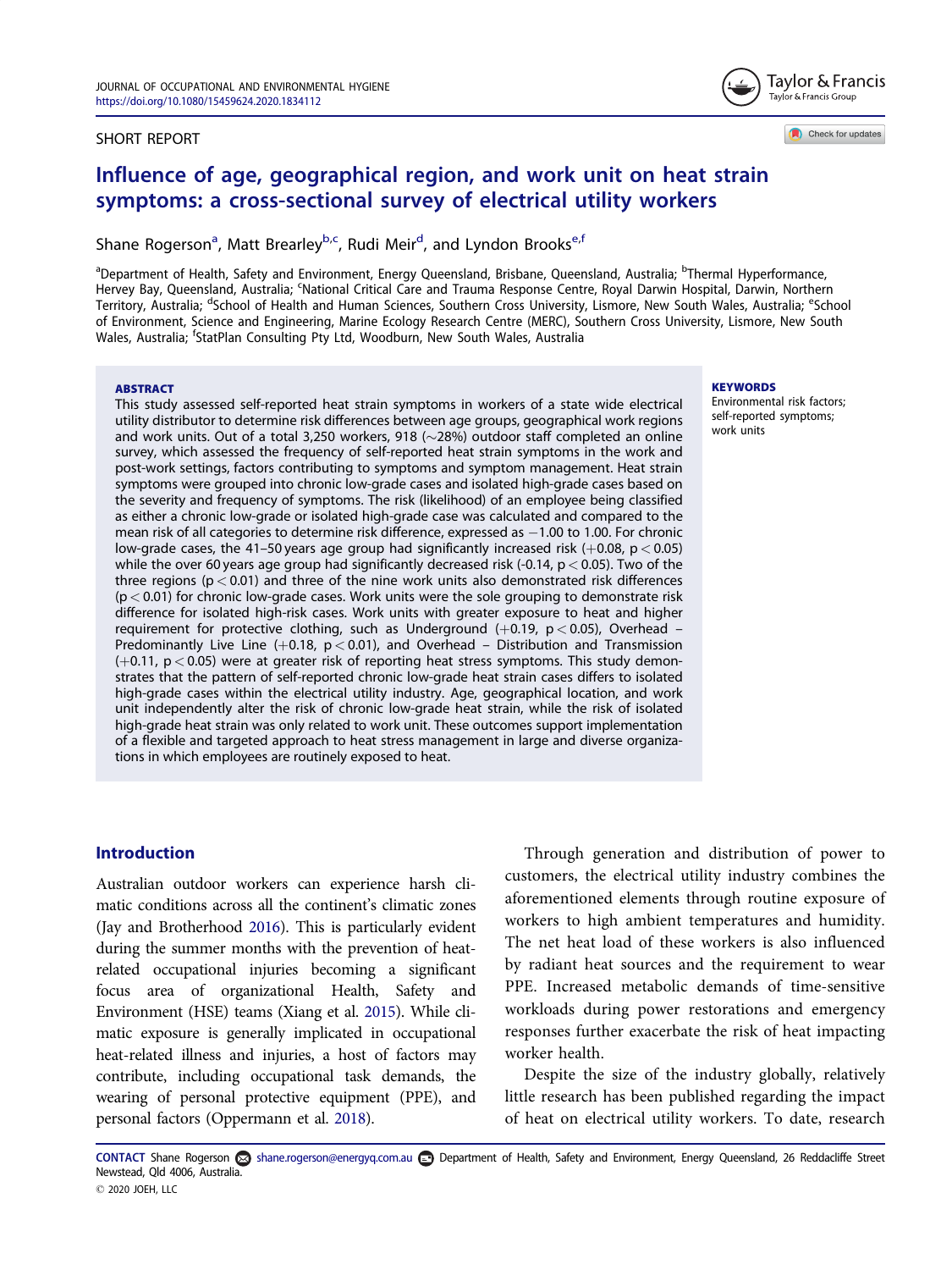<span id="page-1-0"></span>

Figure 1. The delineation of the three geographical regions (Northern, Southern, and South East) across the state of Queensland.

has focused on physiological responses, including core body temperatures reported from Australian  $(n = 20)$ (Brearley et al. [2015](#page-6-0)) and North American  $(n = 32)$ (Meade et al. [2015](#page-6-0)) workers. Notwithstanding the modest sample, that >50% of the monitored workers attained core temperatures exceeding the threshold limit of 38.0 °C (ISO9886; WHO) suggests heat stress is an issue within the electrical utility industry. While spot core temperature measurements during a work shift provide some insight into the risk of heat-related illness, continuous monitoring is necessary as thermal strain may be cumulative across consecutive work shifts (Meade et al. [2017](#page-6-0)). Furthermore, the response to working in the heat across an entire season, as occurs in the context of field settings, may vary considerably to what is observed during a given work shift. Typically, electrical utility workers are not physiologically monitored in the field. Under standard conditions, workers monitor themselves and their

colleagues based upon subjective signs and symptoms (Oppermann et al. [2018\)](#page-7-0). Despite this widespread approach, the prevalence of self-reported heat stress symptoms in electrical utility workers remains largely unreported, thereby preventing analysis of potential contributors to heat stress, including workers age (Larose et al. [2013\)](#page-6-0), their work region (Brearley et al. [2016\)](#page-6-0), and/or their work unit. Hence, the purpose of this study was to assess the self-reported frequency of heat strain symptoms in Australian electrical utility workers to determine if risk was associated with age group, geographical work region, and/or work unit.

## **Methods**

#### Study population

The study population  $(N = 3,250)$  was a sample of convenience, comprising of field-based employees in an Australian, state government-owned, electricity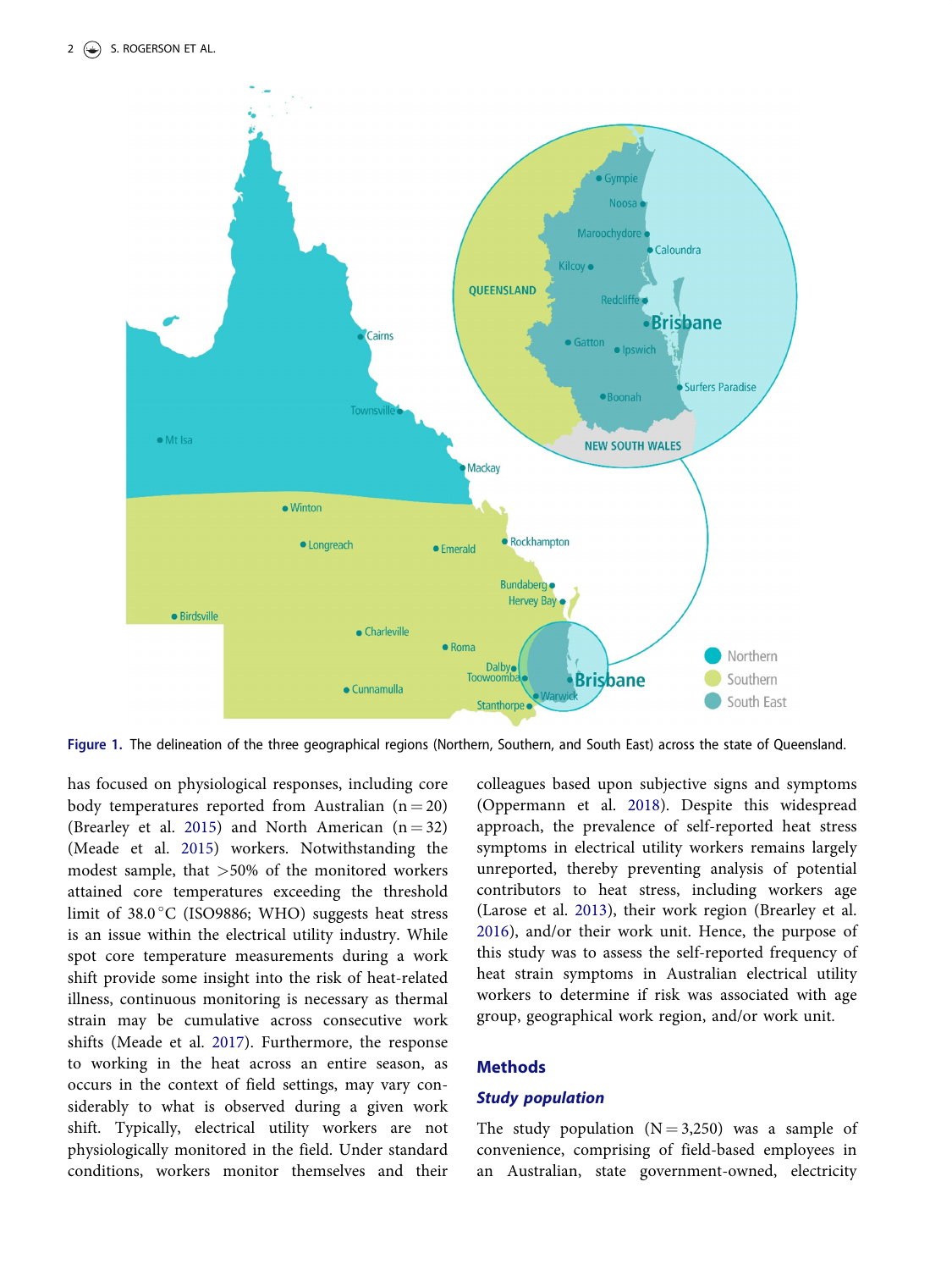<span id="page-2-0"></span>Table 1. Mean historical storm season environmental conditions.

| Environmental Variable        | South East Region | Southern Region | Northern Region |  |
|-------------------------------|-------------------|-----------------|-----------------|--|
| Maximum Temperature (°C)      | 27.9              | 31.0            | 31.8            |  |
| Minimum Temperature (°C)      | 18.3              | 18.8            | 21.6            |  |
| Days $> 30^{\circ}$ C (%)     | 21.5              | 58.2            | 67.9            |  |
| 3pm Relative Humidity (%)     | 57.4              | 39.4            | 53.1            |  |
| 3pm Wet Bulb Temperature (°C) | 20.6              | 20.3            | 22.7            |  |

distributor. The organization was Australia's largest energy distributor and services the entire state of Queensland [\(Figure 1\)](#page-1-0), an area covering approximately 715,000 square miles (18,50,000 km<sup>2</sup>). Fieldbased workers are responsible for designing, planning, installing, and maintaining the overhead and underground electricity network across the state of Queensland.

#### Survey and timing

The cross-sectional questionnaire incorporated elements from previous heat stress surveys (Hunt [2011;](#page-6-0) Carter et al. [2020\)](#page-6-0) and was hosted by SurveyMonkey (San Mateo, CA, USA)—copies of the complete survey are available from the lead author upon request. Potential respondents to this survey were advised of its availability via a range of organizational communication channels (e.g., email with embedded link, work group meetings, private Facebook account only accessible by staff, internal intranet news service, SMS to work mobile). The questionnaire assessed heat exposure in the work environment, negative impacts, and symptoms of heat exposure during the October to April period of 2018–2019, otherwise known as the "Storm Season" within the Australian electrical utility industry. This period crosses the summer months and results in higher workload due to storm damage, related network emergency repairs, and service restoration to the community. Mean historical storm season environmental conditions can be seen in Table 1. This study had ethics approval (institutional ethics approval number ECN-19-036), with electronic informed consent provided by participants prior to survey commencement. The questionnaire was made available online in May 2019 for a period of approximately four weeks. As part of standard workplace training, workers undergo heat stress education that includes recognition of signs and symptoms of heat strain. As such, this cohort of workers were familiar with the terminology used in the survey.

While the term "field based workers" is used to describe workers that are responsible for designing, planning, installing, and maintaining the overhead and underground electricity network, different work units with differing roles exist under the broad classification of field workers. Respondents represented members of all nine organizational functional work units: (i) Underground (distribution and transmission); (ii) Overhead (distribution and transmission); (iii) Overhead (predominantly live line); (iv) Substations; (v) Test and Secondary Systems; (vi) Customer Service; (vii) Remote and Embedded Generation; (viii) Support Teams (e.g., design and engineering); and (ix) Multifunctional Crew. Further, and as per the organizational structure, workers were divided into three geographical regions: Northern, Southern, and South East (Queensland) [\(Figure 1](#page-1-0)).

Outside of large-scale emergencies such as natural disasters, workers generally only operate within their geographical region. As such workers will generally only be exposed to the climatic conditions within the geographical region they are located. Worker age, and years worked in each respective region, can be seen in [Tables 2](#page-3-0) and [3,](#page-3-0) [respectively](#page-3-0). Out of those workers, 99.5% were full-time, working a minimum of 72 hr across a 9-day fortnight. As an example, a worker could work 5 days in the first week of a given fortnight and 4 days in the second week, resulting in 9 days of work being completed over a 14 day timeframe. While a worker completes a minimum of 72 hours across those 9 days, emergency restoration work could result in additional hours being completed as overtime.

#### Statistical analysis

Data analysis was performed using SPSS (V25) (IBM Corp. Released 2017. IBM SPSS Statistics for Windows, Armonk, NY). For the purpose of analysis, heat strain symptoms from the survey data [\(Table 4\)](#page-3-0) were grouped to form two case definitions of heat illness (i.e., heat exhaustion and heat stroke). This is in line with previously published research (Carter et al. [2020](#page-6-0)). A chronic low-grade case was defined as workers reporting daily or weekly frequency of any of the following symptoms: rash, muscle cramps, headache, nausea, dizziness, fatigue, and irritability. An isolated high-grade case was defined by any report of vomiting, fainting, irrational behavior, low coordination, confusion, loss of consciousness, or convulsions during the study period.

Binary variables (0, 1) were computed to identify cases of: (i) chronic low-grade and (ii) isolated high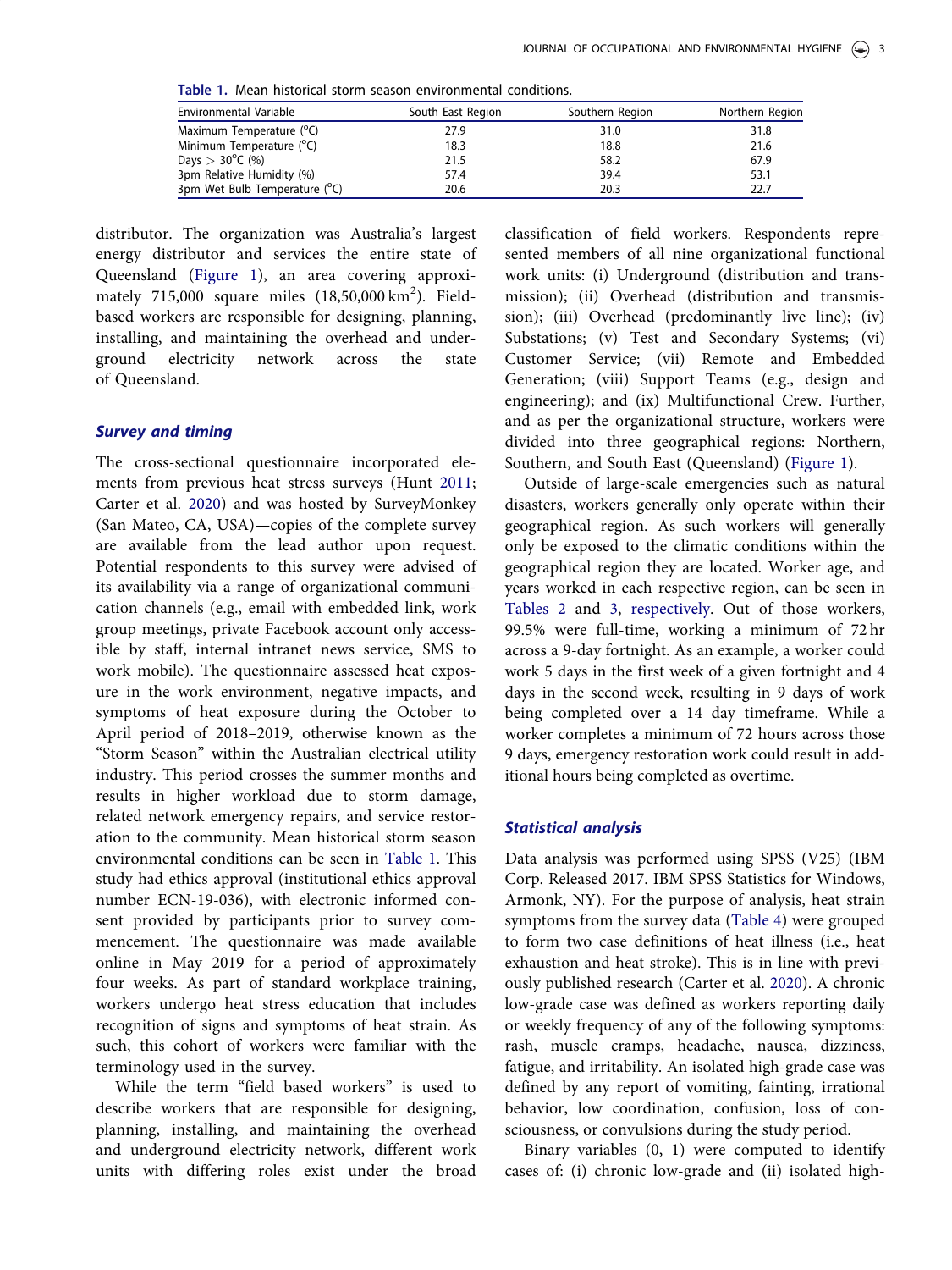<span id="page-3-0"></span>grade for use as response variables in regression models. The SPSS GENLIN procedure was used to fit binary logistic models for these regression analyses. The binomial probability distribution was assumed for the response variables. The logistic function was used as the link function between the response and predicator variables. Model results were back-transformed from the logistic scale to the probability (or proportion) scale for reporting.

Risk was estimated as the frequency of the target category (e.g., frequency of chronic heat stress) as a proportion of the frequency of all categories (e.g., frequency of chronic heat  $stress + frequency$  of not chronic heat stress), i.e., risk estimate = frequency of target category/frequency of all categories.

In order to avoid a multiplicity of comparisons between pairs in large sets of categories, the risk experienced by each category was compared to the mean risk for all categories (e.g., risk for workers in the substations work unit–mean risk for workers in all work units). This is presented as estimated risk differences in the results. A negative risk difference indicates that the category (e.g., substations work unit) has a lower

Table 2. Number and percentage of workers  $(N = 918)$  in each age group across the study cohort.

| Age group | n(%)       |
|-----------|------------|
| $21$      | 5(0.5)     |
| $21 - 30$ | 112 (12.2) |
| $31 - 40$ | 293 (31.9) |
| $41 - 50$ | 272 (29.6) |
| $51 - 60$ | 178 (19.4) |
| >60       | 58 (6.3)   |

Table 3. Years worked in the geographical region that the worker ( $N = 918$ ) was based in at the time of the survey.

| Years    | n(%)       |
|----------|------------|
| $<$ 1    | 16(1.7)    |
| $1 - 5$  | 77 (8.4)   |
| $6 - 10$ | 159 (17.3) |
| >10      | 666 (72.6) |

risk than the mean risk for all work units combined. A positive risk difference indicates the opposite, that is that the category (e.g., substations work unit) has a higher risk than the mean risk for all work units combined. Statistical significance was set at  $p < 0.05$ , and the Bonferroni method was used to adjust for multiple comparisons.

## Results

A total of 918 employees completed the survey, representing a participation rate of  $\sim$ 28%. Of these,  $\sim$ 95% were male,  $\sim$ 4% were female, and  $\sim$ 1% did not disclose gender.

#### Heat strain symptoms

#### Chronic low-grade cases

Risk. [Table 5](#page-4-0) summarizes the risk of an employee being classified as a chronic low-grade case based on age group, work region, and work unit. The risk of being classified as a chronic low-grade case ranged from 36–58% across age groups, from 44–60% across work regions, and from 18–71% across work units.

**Risk difference.** [Table 6](#page-4-0) reports the estimated differences in risk of chronic low-grade cases between age groups, work regions, and work units. Two of the five age groups had risk differences that differed significantly from the mean risk for all age groups combined. The 41–50 year old age group was at significantly increased risk  $(+0.08, p < 0.05)$  and the over 60 years age group was at significantly less risk  $(-0.14, p < 0.05)$ . The Southern region was at significantly less risk (-0.08,  $p < 0.01$ ) while the South East region was at significantly increased risk  $(+0.07, p < 0.01)$ .

Three of the nine work units had risk differences that differed significantly from the mean risk for all work units

Table 4. Frequency of heat stress symptoms prior to grouping and analysis. Raw data displayed is the number of workers  $(N = 918)$  experiencing a given symptom. The percentage of the sample experiencing the symptom is shown in brackets.

|                       |            | -          |            | . .        |           |
|-----------------------|------------|------------|------------|------------|-----------|
| Symptoms              | Never      | Rarely     | Monthly    | Weekly     | Daily     |
| Red rash on skin      | 410 (44.7) | 248 (27.0) | 96 (10.5)  | 108(11.7)  | 56 (6.1)  |
| Muscle cramp          | 324 (35.3) | 293 (31.9) | 134 (14.6) | 129 (14.1) | 38(4.1)   |
| Headache              | 185 (20.2) | 296 (32.2) | 187 (20.4) | 214 (23.3) | 36(3.9)   |
| Nausea                | 536 (58.4) | 273 (29.7) | 71 (7.7)   | 32(3.5)    | 6(0.7)    |
| <b>Dizziness</b>      | 542 (59.0) | 271 (29.5) | 62(6.7)    | 37(4.0)    | 6(0.7)    |
| Vomiting              | 828 (90.2) | 80(8.7)    | 6(0.7)     | 1(0.1)     | 3(0.3)    |
| Fainting              | 861 (93.8) | 50(5.5)    | 3(0.3)     | 3(0.3)     | 1(0.1)    |
| Fatigue               | 116(12.7)  | 296 (32.2) | 173 (18.9) | 239 (26.0) | 94 (10.2) |
| Irritability          | 258 (28.1) | 257 (28.0) | 152 (16.6) | 172 (18.7) | 79 (8.6)  |
| Confusion             | 624 (68.0) | 212 (23.1) | 37(4.0)    | 30(3.3)    | 15(1.6)   |
| Irrational behavior   | 612 (66.7) | 211 (23.0) | 46(5.0)    | 34(3.7)    | 15(1.6)   |
| Low coordination      | 604 (65.8) | 235 (25.6) | 48 (5.2)   | 21(2.3)    | 10(1.1)   |
| Loss of consciousness | 898 (97.8) | 16(1.7)    | 0(0.0)     | 3(0.3)     | 1(0.1)    |
| Convulsions/seizures  | 909 (99.0) | 8(0.9)     | 0(0.0)     | 1(0.1)     | 0(0.0)    |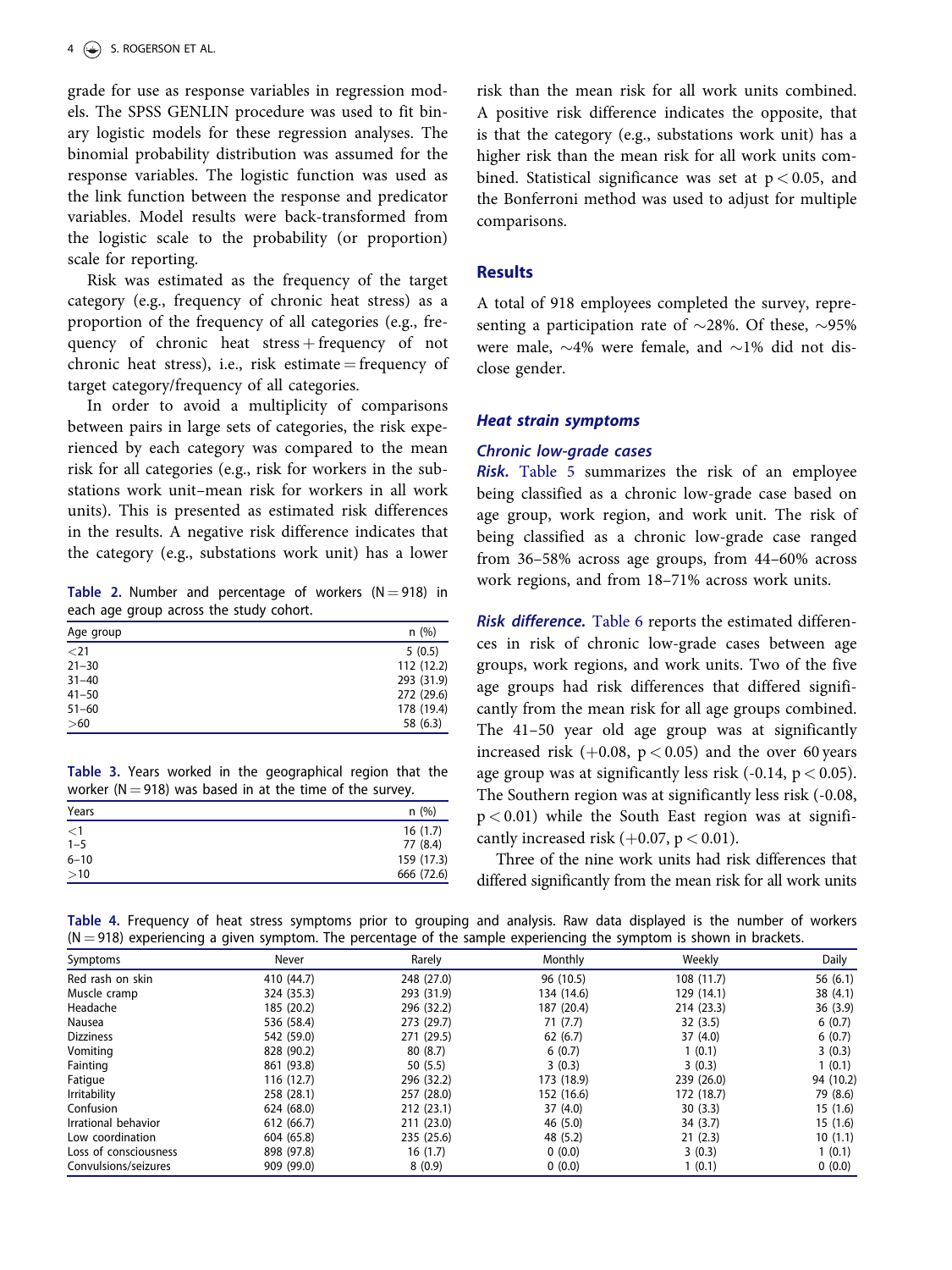|             |                                |      | Chronic low-grade cases |               | Isolated high-grade cases |           |               |
|-------------|--------------------------------|------|-------------------------|---------------|---------------------------|-----------|---------------|
| Predictor   | Categories                     | Risk | SE                      | 95% CI        | Risk                      | <b>SE</b> | 95% CI        |
| Age Group   | Up to $30$                     | 0.56 | 0.05                    | $0.47 - 0.65$ | 0.44                      | 0.05      | $0.36 - 0.54$ |
|             | $31 - 40$                      | 0.55 | 0.03                    | $0.49 - 0.60$ | 0.43                      | 0.03      | $0.37 - 0.49$ |
|             | $41 - 50$                      | 0.58 | 0.03                    | $0.52 - 0.64$ | 0.53                      | 0.03      | $0.47 - 0.59$ |
|             | $51 - 60$                      | 0.45 | 0.04                    | $0.38 - 0.52$ | 0.49                      | 0.04      | $0.42 - 0.56$ |
|             | Over 60                        | 0.36 | 0.06                    | $0.25 - 0.49$ | 0.45                      | 0.07      | $0.33 - 0.58$ |
| Work Region | Northern                       | 0.53 | 0.03                    | $0.47 - 0.58$ | 0.50                      | 0.03      | $0.44 - 0.55$ |
|             | Southern                       | 0.44 | 0.03                    | $0.39 - 0.50$ | 0.42                      | 0.03      | $0.36 - 0.48$ |
|             | South East                     | 0.60 | 0.03                    | $0.55 - 0.65$ | 0.50                      | 0.03      | $0.45 - 0.56$ |
| Work Unit   | Underground                    | 0.70 | 0.06                    | $0.58 - 0.80$ | 0.63                      | 0.06      | $0.51 - 0.73$ |
|             | Overhead (D&T)                 | 0.56 | 0.03                    | $0.50 - 0.61$ | 0.54                      | 0.03      | $0.48 - 0.60$ |
|             | Overhead (LL)                  | 0.71 | 0.04                    | $0.63 - 0.78$ | 0.61                      | 0.04      | $0.53 - 0.69$ |
|             | <b>Substations</b>             | 0.45 | 0.06                    | $0.34 - 0.56$ | 0.43                      | 0.06      | $0.32 - 0.54$ |
|             | Test and Secondary Systems     | 0.48 | 0.06                    | $0.37 - 0.61$ | 0.38                      | 0.06      | $0.27 - 0.50$ |
|             | <b>Customer Service</b>        | 0.64 | 0.05                    | $0.54 - 0.74$ | 0.50                      | 0.05      | $0.40 - 0.60$ |
|             | Remote and Embedded Generation | 0.40 | 0.11                    | $0.21 - 0.62$ | 0.25                      | 0.10      | $0.11 - 0.48$ |
|             | Support Teams                  | 0.18 | 0.04                    | $0.12 - 0.26$ | 0.19                      | 0.04      | $0.13 - 0.27$ |
|             | <b>Multifunctional Crew</b>    | 0.48 | 0.06                    | $0.37 - 0.61$ | 0.45                      | 0.06      | $0.34 - 0.57$ |

<span id="page-4-0"></span>Table 5. Risk of an employee being classified as a chronic low-grade or isolated high-grade case based on age group, work region, and work unit.

Table 6. The estimated differences in risk of chronic low-grade or isolated high-grade case between age groups, work regions, and work units.

|             |                                | Chronic low-grade cases |           |                |         |         | Isolated high-grade cases |                |         |
|-------------|--------------------------------|-------------------------|-----------|----------------|---------|---------|---------------------------|----------------|---------|
| Predictor   | Categories                     | Risk                    | <b>SE</b> | 95% CI         | P       | Risk    | <b>SE</b>                 | 95% CI         | P       |
| Age Group   | Up to $30$                     | 0.06                    | 0.04      | $-0.03 - 0.16$ | 0.58    | $-0.02$ | 0.04                      | $-0.12 - 0.07$ | 1.00    |
|             | $31 - 40$                      | 0.05                    | 0.03      | $-0.02 - 0.11$ | 0.62    | $-0.04$ | 0.03                      | $-0.11 - 0.03$ | 0.95    |
|             | $41 - 50$                      | 0.08                    | 0.03      | $0.01 - 0.15$  | $0.04*$ | 0.06    | 0.03                      | $-0.01 - 0.13$ | 0.18    |
|             | $51 - 60$                      | $-0.05$                 | 0.03      | $-0.13 - 0.03$ | 0.70    | 0.02    | 0.03                      | $-0.06 - 0.10$ | 1.00    |
|             | Over 60                        | $-0.14$                 | 0.05      | $-0.26 - 0.00$ | $0.04*$ | $-0.02$ | 0.05                      | $-0.15 - 0.11$ | 1.00    |
| Work Region | <b>Northern</b>                | 0.00                    | 0.02      | $-0.06 - 0.07$ | 1.00    | 0.02    | 0.02                      | $-0.04 - 0.09$ | 1.00    |
|             | Southern                       | $-0.08$                 | 0.02      | $-0.15 - 0.01$ | $0.00*$ | $-0.05$ | 0.02                      | $-0.12 - 0.01$ | 0.08    |
|             | South East                     | 0.07                    | 0.02      | $0.01 - 0.14$  | $0.00*$ | 0.03    | 0.02                      | $-0.03 - 0.09$ | 0.55    |
| Work Unit   | Underground                    | 0.19                    | 0.05      | $0.07 - 0.30$  | $0.00*$ | 0.19    | 0.06                      | $0.06 - 0.31$  | $0.01*$ |
|             | Overhead (D&T)                 | 0.05                    | 0.03      | $-0.02 - 0.12$ | 1.00    | 0.11    | 0.03                      | $0.03 - 0.18$  | $0.02*$ |
|             | Overhead (LL)                  | 0.20                    | 0.04      | $0.11 - 0.29$  | $0.00*$ | 0.18    | 0.04                      | $0.08 - 0.27$  | $0.00*$ |
|             | <b>Substations</b>             | $-0.06$                 | 0.05      | $-0.17 - 0.60$ | 1.00    | $-0.01$ | 0.05                      | $-0.12 - 0.11$ | 1.00    |
|             | Test and Secondary Systems     | $-0.03$                 | 0.06      | $-0.15 - 0.10$ | 1.00    | $-0.06$ | 0.06                      | $-0.18 - 0.07$ | 1.00    |
|             | <b>Customer Service</b>        | 0.13                    | 0.05      | $0.02 - 0.24$  | 0.06    | 0.07    | 0.05                      | $-0.04 - 0.18$ | 1.00    |
|             | Remote and Embedded Generation | $-0.11$                 | 0.10      | $-0.30 - 0.11$ | 1.00    | $-0.18$ | 0.09                      | $-0.33 - 0.05$ | 0.26    |
|             | Support Teams                  | $-0.33$                 | 0.04      | $-0.40 - 0.24$ | $0.00*$ | $-0.24$ | 0.04                      | $-0.32 - 0.15$ | $0.00*$ |
|             | <b>Multifunctional Crew</b>    | $-0.03$                 | 0.06      | $-0.15 - 0.10$ | 1.00    | 0.02    | 0.06                      | $-0.10 - 0.15$ | 1.00    |

\*Significantly different from the mean risk of all categories for the predictor variable (P<.05).

combined. Underground  $(+0.19, p < 0.01)$  and Overhead (predominantly live line)  $(+0.20, p < 0.01)$  were at significantly increased risk, while support teams were at significantly less risk (-0.33,  $p < 0.01$ ).

#### Isolated high-grade cases

Risk. Table 5 outlines the risk of an employee being classified as an isolated high-grade case based on age group, work region, and work unit. The risk of being classified as an isolated high-grade case ranged from 43–53% across age groups, from 42–50% across work regions, and from 19–63% across work units.

Risk difference. Table 6 reports the estimated differences in risk of isolated high-grade cases between age groups, work regions, and work units. None of the five age groups had risk differences that varied significantly from the mean risk for all age groups combined. While the three regions did not demonstrate risk differences that differed significantly from mean risk for all age regions combined, there was a trend toward Southern having a lower risk  $(-0.05, p=0.08)$ . Four of the nine work units had significant risk differences. Underground  $(+0.19, p < 0.05)$ , Overhead (distribution and transmission) ( $+0.11$ ,  $p < 0.05$ ), and Overhead (predominantly live line)  $(+0.18, p < 0.01)$ were at significantly increased risk, while support teams were at significantly less risk  $(-0.24, p < 0.01)$ .

## **Discussion**

It is well documented that numerous task-specific factors, such as exposure to solar radiation, uniforms,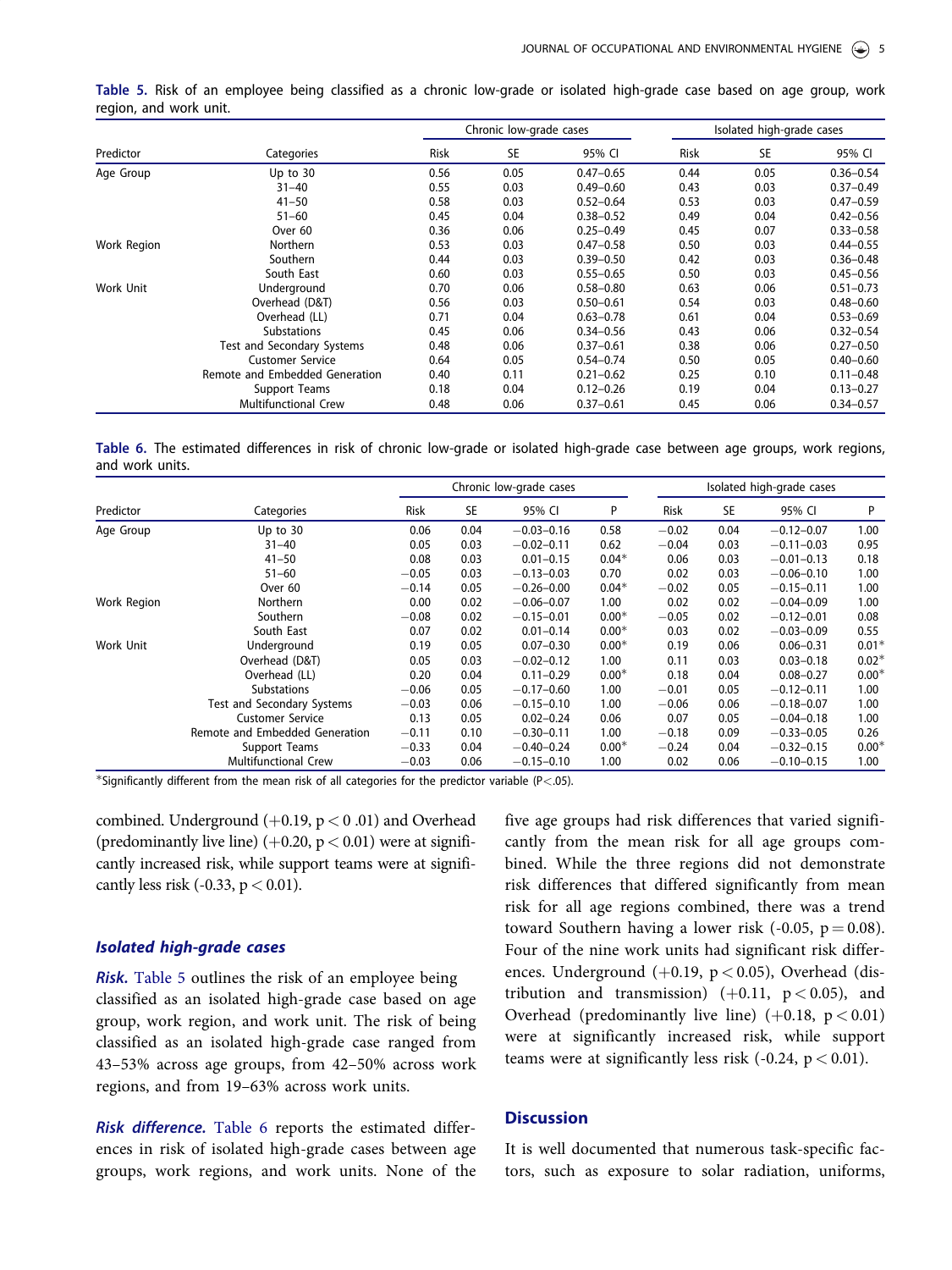<span id="page-5-0"></span>PPE, metabolic demands of the job, radiant heat sources, and capacity to self-pace influence the thermal load that a worker is exposed to (Hodder and Parsons [2007](#page-6-0); Jay and Brotherhood [2016;](#page-6-0) Miller et al. [2011](#page-6-0); Yang and Chan [2017\)](#page-7-0). In the present study, the observed risk differences between work units were largely expected from a thermal physiological perspective. Roles that had greater exposure to environmental heat, radiant heat sources, required more extensive PPE, experienced less air flow, and/or had a higher metabolic requirement, such as Underground (Distribution and Transmission) and Overhead (predominantly live line), were associated with higher risks of both chronic low-grade cases and isolated high-grade cases [\(Tables 5](#page-4-0) and [6](#page-4-0)). As such, electrical utility workers cannot be grouped as a single unit and these risk differences between working groups should be considered when implementing risk mitigation strategies. As an example, some of the exposure to heat could be reduced in higher risk groups, such as overhead live line workers, by scheduling more of the planned maintenance works to be conducted in the cooler months of the year.

The present data was collected in a large cohort that covered the entire state of Queensland, Australia, an area of approximately 715,000 square miles  $(18,50,000 \text{ km}^2)$ . Thus, it represented a unique opportunity to examine the impact of regional climatic variations. The Northern region not being at increased risk may appear aberrant since the Northern region is classified as a tropical climate zone vs. Southern (mostly arid/semi-arid) and South East (Subtropical) regions. However, employees in the Northern region are exposed to hot and humid conditions year round, which may be protective as they are likely chronically heat acclimatized (Brearley et al. [2015](#page-6-0); Brearley et al. [2016](#page-6-0)). Due to less heat exposure during the winter months workers in the South East may not be as well adapted for heat and humidity, particularly early in the summer season (Lui et al. [2014](#page-6-0)). Likewise, the Southern region being predominantly arid or semiarid typically experiences significantly less humidity and much drier heat during summer. It is well established that evaporative heat loss is more efficient and thermoregulatory strain is lower in hot dry conditions vs. hot humid conditions (Maughan et al. [2012](#page-6-0); Mekjavic et al. [2017;](#page-6-0) Moyen et al. [2014\)](#page-7-0), that likely explains the lower risk in the Southern Region workforce.

Age-associated declines in the physiological response to heat have been reported as early as age 40 years (Larose et al. [2013](#page-6-0)) and become more

pronounced by age 60 years, making over 60s a vulnerable cohort (Balmain et al. [2018](#page-6-0)). In this study the over 60s age group were the only group to have a risk of chronic low-grade cases that was significantly lower than the risk for all age groups combined [\(Table 6\)](#page-4-0), possibly due to a progressive transition into less physically demanding roles (e.g., supervisory). Only the 41–50 year age group was at significantly greater risk of chronic low-grade cases [\(Table 6](#page-4-0)). This is attributed to this age group still potentially performing a significant amount of metabolically demanding physical work, which is exacerbated by this age bracket being associated with a declining capacity to dissipate heat when compared to younger workers (Larose et al. [2013\)](#page-6-0).

A key observation was the high number of workers within the study sample that experienced chronic lowgrade symptoms or isolated high-grade symptoms [\(Table 5](#page-4-0)). In contrast, across the field workforce of more than 3,250 employees, only 22 heat-related incident notifications were reported; of these, only one required hospitalization. The apparent disconnect between incident notifications and chronic low-grade symptoms is potentially attributed to under-reporting. It is possible that workers don't consider their lowgrade symptoms worthy of reporting, but simply a byproduct of working in the heat and something that is normalized and "self-managed" (Oppermann et al. [2018\)](#page-7-0). Likewise, at times many such symptoms arise in the post-exposure period and are dealt with in the home environment. Previously, it has been suggested that there can be a latency period between exposure and symptom onset for many heat-related symptoms such as headache, irritability, and nausea. This late onset symptom cluster has been termed a "heat hangover" (Brearley [2016\)](#page-6-0).

It is highly unlikely that cases of severe heat exhaustion or heat stroke would go unreported, as such cases would require medical intervention and would automatically generate an incident notification. Knowledge gained from experience working in the heat may allow a worker to be highly attuned to afferent thermoregulatory feedback. Consequently, experienced workers may be able to make behavioral adjustments that allow them to operate very close to severe heat illness (Schlader et al. [2011](#page-7-0)). Thus, a worker may occasionally experience severe symptoms without experiencing an explicit medical event that automatically generates an incident notification.

Inherent limitations should be considered when interpreting the results of this study. Participation was voluntary and as such a response bias may exist in the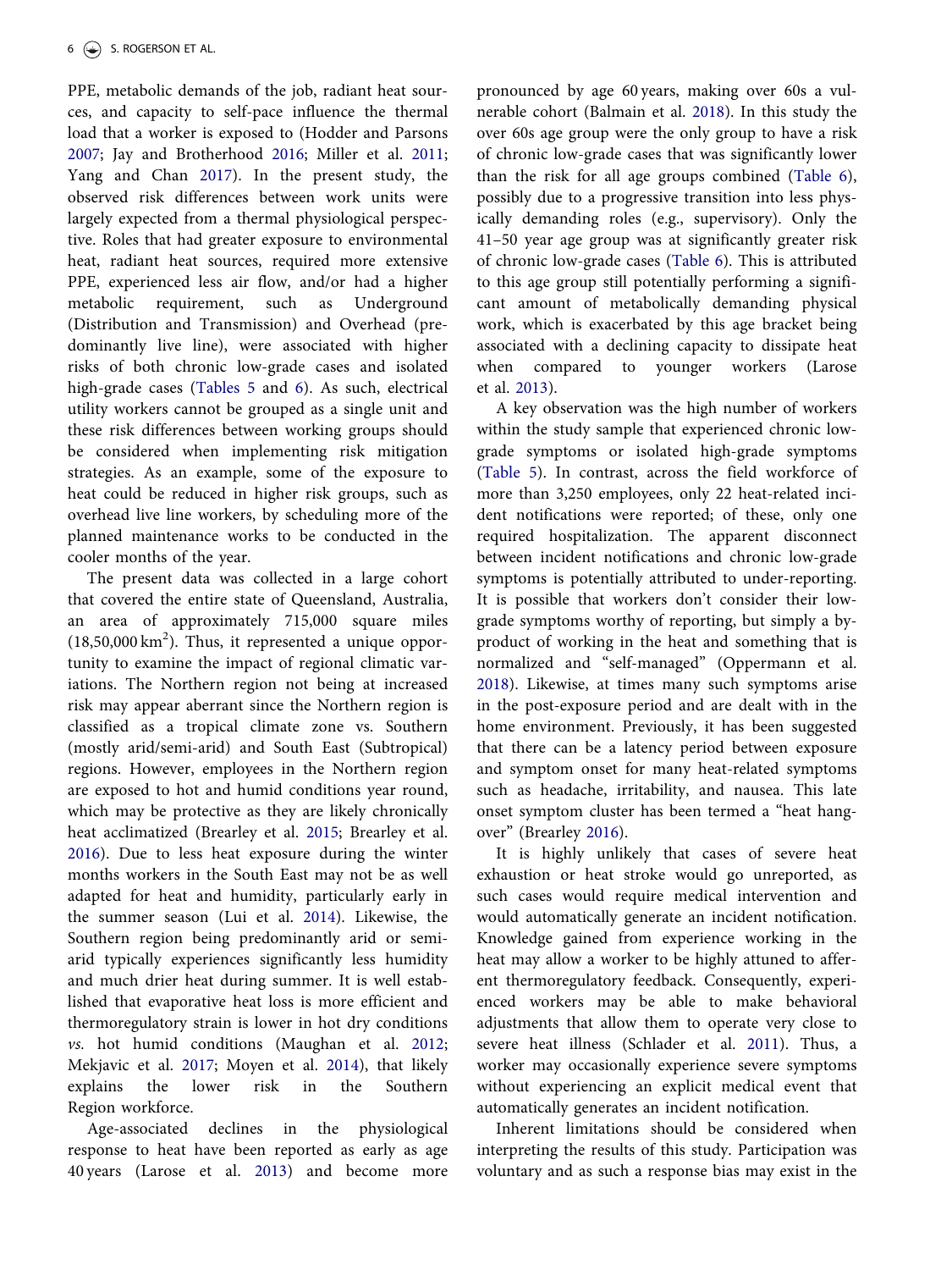<span id="page-6-0"></span>form of an over representation of symptomatic workers. Furthermore, the study was conducted across a single state within Australia and the results will not necessarily extend to workers in other climatic regions. Finally, the research was cross sectional in nature and required employees to recall their experiences of heat stress symptoms.

## Conclusion

This paper is the first large-scale paper reporting on heat strain symptoms in Australian electrical utility workers. It presents evidence, within the context of the environmental setting, showing that workers will report a high frequency of heat strain symptoms when working across the hottest months of the year. Despite this, a very low frequency of heat-related medical events were noted during the same time period. It is possible that unmonitored workers, experienced in working in the heat, can use their symptoms as feedback and make behavioral adjustments that protect them from experiencing more serious heat illness.

From an OHSE perspective, heat risk is often managed within organizations in a "one size fits all" type manner. Furthermore, climatic factors are often given excessive weighting in risk mitigation. In the current study risk varied significantly based on age, region, and work unit, with most of that variation having sound underlying physiological explanation. The large risk differences observed across this occupational cohort highlights the need for a flexible and targeted approach to heat stress management in large and diverse organizations.

### Acknowledgments

Gratitude is expressed to Energy Queensland for supporting this research. Appreciation is expressed to Yvonne Searle, Kevin Hore, and Chris Hubbard for their feedback on the manuscript and to Erin Lewis for the graphic design of [Figure 1](#page-1-0).

## Conflicts of interest

The lead author is an employee of Energy Queensland. The second author is a consultant of Energy Queensland.

#### Funding

This research was funded solely by Energy Queensland.

#### References

- Balmain BN, Sabapathy S, Louis M, Morris NR. [2018](#page-5-0). Aging and thermoregulatory control: the clinical implications of exercising under heat stress in older individuals. BioMed Res Int. 2018:830615. doi:[10.1155/2018/8306154](https://doi.org/10.1155/2018/8306154)
- Brearley M, Harrington P, Lee D, Taylor R. [2015.](#page-1-0) Working in hot conditions: a study of electrical utility workers in the Northern Territory of Australia. J Occup Environ Hyg. 12(3):156–162. doi[:10.1080/15459624.2014.957831](https://doi.org/10.1080/15459624.2014.957831)
- Brearley M. [2016](#page-5-0). Preliminary evidence of a heat hangover, a new heat illness classification for occupational settings? In Proceedings of Science of Sport, Exercise and Physical Activity in the Tropics, Townsville, Queensland.
- Brearley MB, Norton I, Rush D, Hutton M, Smith S, Ward L, Fuentes H. [2016](#page-1-0). Influence of chronic heat acclimatization on occupational thermal strain in tropical field conditions. J Occup Environ Med. 58(12):1250–1256. doi:[10.](https://doi.org/10.1097/JOM.0000000000000902) [1097/JOM.0000000000000902](https://doi.org/10.1097/JOM.0000000000000902)
- Carter S, Oppermann E, Field E, Brearley M. [2020.](#page-2-0) The impact of perceived heat stress symptoms on work related tasks and social factors: a cross-sectional survey of Australia's monsoonal north. Appl Ergo. 82:102918. doi: [10.1016/j.apergo.2019.102918](https://doi.org/10.1016/j.apergo.2019.102918)
- Hodder SG, Parsons K. [2007.](#page-5-0) The effects of solar radiation on thermal comfort. Int J Biometeorol. 51(3):233–250. doi:[10.1007/s00484-006-0050-y](https://doi.org/10.1007/s00484-006-0050-y)
- Hunt A. [2011.](#page-2-0) Heat strain. hydration status, and symptoms of heat illness in surface mine workers [PhD thesis]. Brisbane, QLD: Queensland University of Technology.
- Jay O, Brotherhood JR. [2016](#page-0-0). Occupational heat stress in Australian workplaces. Temperature (Austin). 3(3): 394–411. doi[:10.1080/23328940.2016.1216256](https://doi.org/10.1080/23328940.2016.1216256)
- Larose J, Boulay P, Sigal RJ, Wright HE, Kenny GP. [2013](#page-1-0). Age-related decrements in heat dissipation during physical activity occur as early as the age of 40. PLoS One. 8(12):e83148. doi[:10.1371/journal.pone.0083148](https://doi.org/10.1371/journal.pone.0083148)
- Lui B, Cuddy JS, Hailes WS, Ruby BC. [2014.](#page-5-0) Seasonal heat acclimatization in wildland firefighters. J Therm Biol. 45: 134–140. doi[:10.1016/j.jtherbio.2014.08.009](https://doi.org/10.1016/j.jtherbio.2014.08.009)
- Maughan RJ, Otani H, Watson P. [2012.](#page-5-0) Influence of relative humidity on prolonged exercise capacity in a warm environment. Eur J Appl Physiol. 112(6):2313–2321. doi: [10.1007/s00421-011-2206-7](https://doi.org/10.1007/s00421-011-2206-7)
- Meade R, D'Souza A, Krishen L, Kenny G. 2017. The physiological strain incurred during electrical utilities work over consecutive work shifts in hot environments: a case report. J Occup Environ Hyg. 14(12):986–994. doi: [10.1080/15459624.2017.1365151](https://doi.org/10.1080/15459624.2017.1365151)
- Meade R, Lauzon M, Poirier M, Flouris A, Kenny G. [2015](#page-1-0). An evaluation of the physiological strain experienced by electrical utility workers in North America. J Occup Environ Hyg. 12(10):708–720. doi:[10.1080/15459624.2015.](https://doi.org/10.1080/15459624.2015.1043054) [1043054](https://doi.org/10.1080/15459624.2015.1043054)
- Mekjavic IB, Ciuha U, Gronkvist M, Eiken O. [2017](#page-1-0). The effect of low ambient relative humidity on physical performance and perceptual responses during load carriage. Front Physiol. 8:451. doi[:10.3389/fphys.2017.00451](https://doi.org/10.3389/fphys.2017.00451)
- Miller V, Bates G, Schneider J, Thomsen J. [2011.](#page-5-0) Self-pacing as a protective mechanism against the effects of heat stress. Ann Occup Hyg. 55(5):548–555. doi:[10.1093/annhyg/mer012](https://doi.org/10.1093/annhyg/mer012)